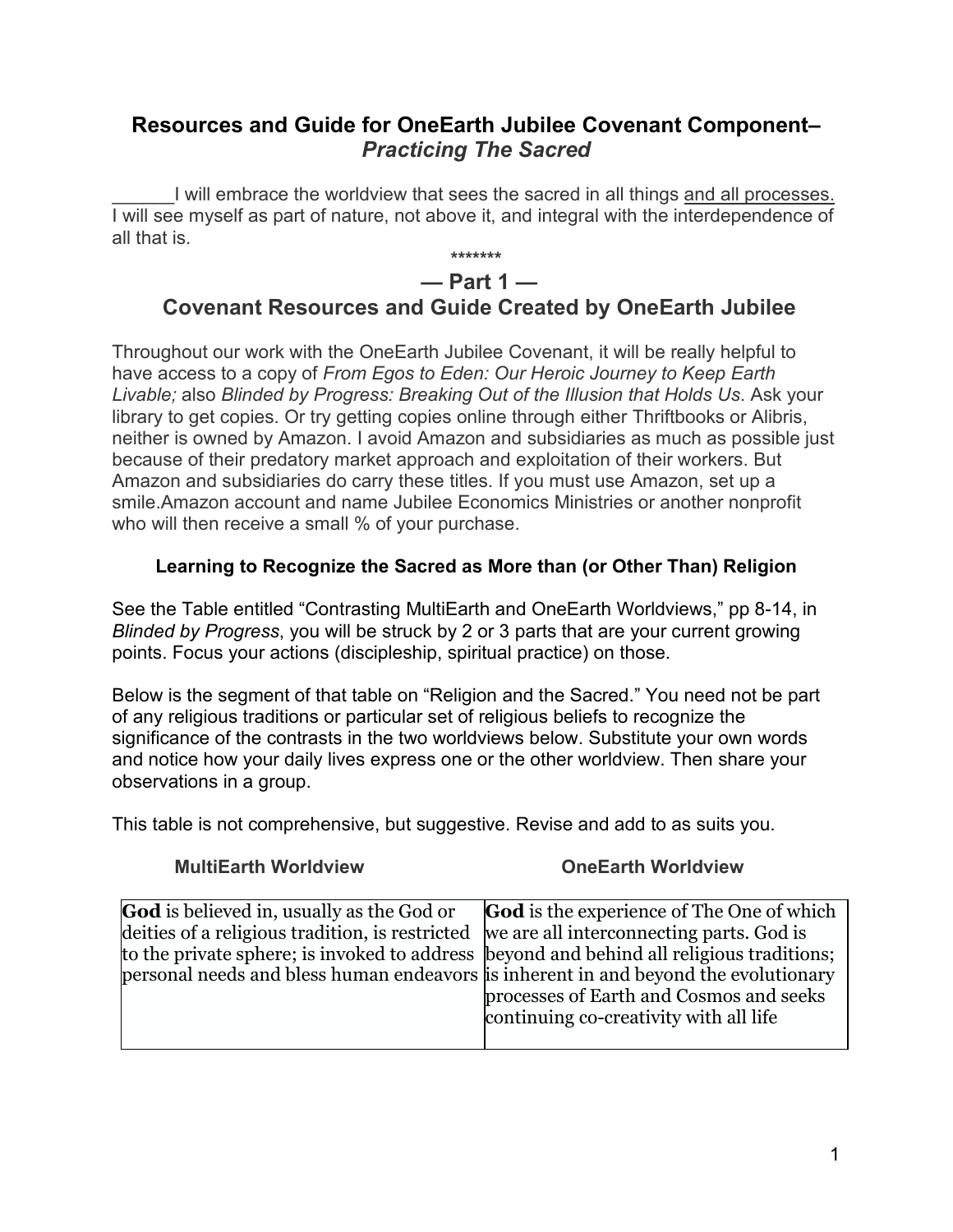# Actions — Group Actions Are Stronger

There is no one action by which we learn to practice the sacred. It is living with a OneEarth consciousness daily It is a practice as well as a choice and commitment.

- 1. Watch a nature documentary and practice being in the scenes, not an observer of them, being part of the sacred Presence there, interdependent with all the beings. Talk in a group about your experience. Build relationships with others who can share with you in ongoing ways of OneEarth living.
- 2. Notice in daily life, when you hear a newscast or in any interactions you have whether the sacred is absent or seen as integral with events, illness, laughter, work—all things and processes.
- 3. Listen to Earth and your deep creation-connected Self for your Call, your life purpose or simply your next step? Share it with another and be sure to act on it with others, when possible.

## Continue to Reflect and Share with Another or Group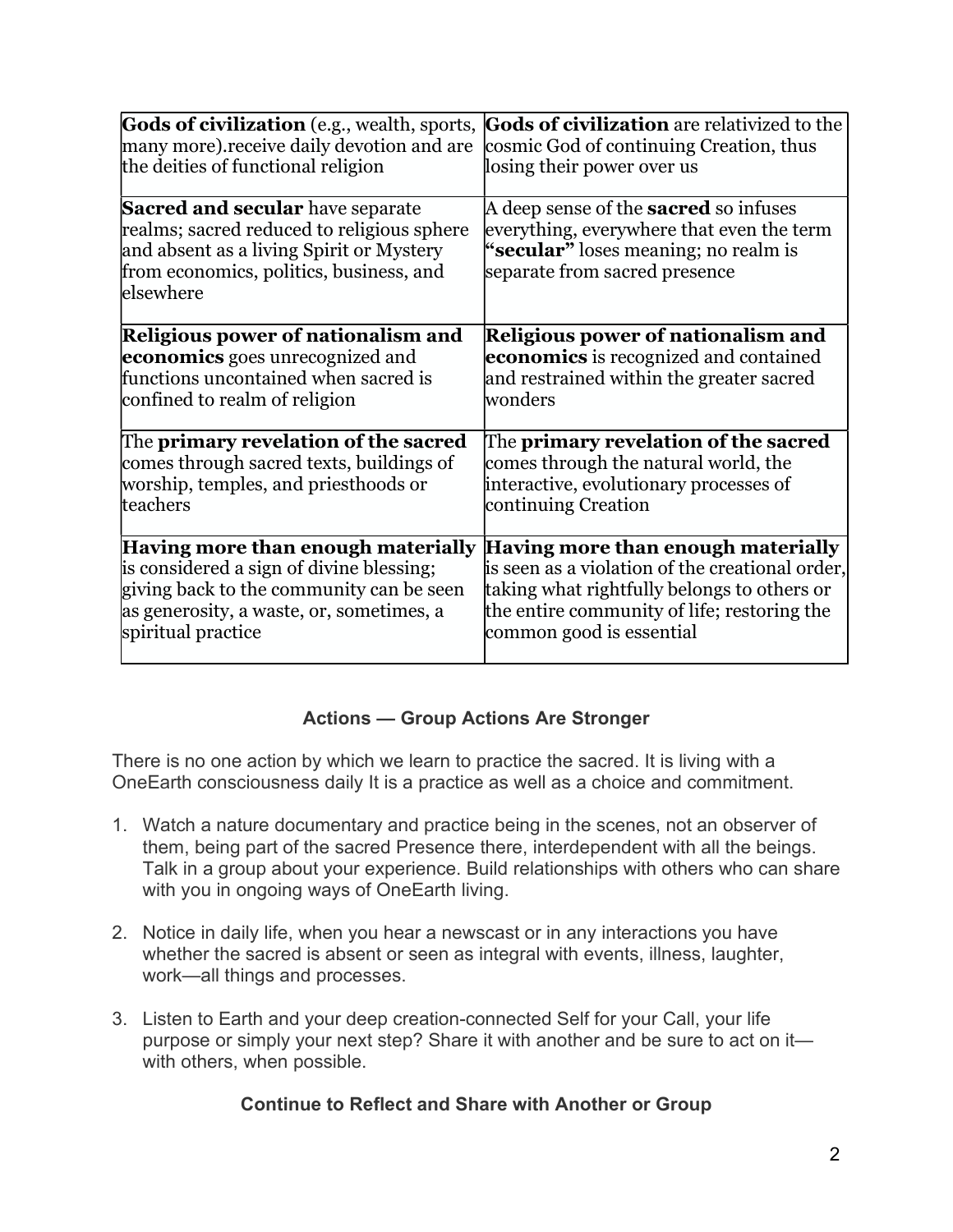Read the quote from Albert Einstein on the frontispiece page of *From Egos to Eden*.<br>Read "The Price of Taming the Wild: Our Wound of Disconnection," pages 269-273, in From Egos to Eden.<br>Discuss questions #4, #6, and #7 on taming the Wild or tending it and on

interdependence—all from From Egos to Eden, p. 292,.

Share your feelings and thoughts about question #3 (Herman Daley-John Cobb quote) in Blinded by Progress, p. 54.

#### \*\*\*\*\*\*\*\* Part 2

# Covenant Resources and Guide Created by Progressive Christianity

Progressive Christianity will soon release Year 3 of their new curriculum. The following study guide is taken from that curriculum, entitled, A Joyful Path. Co-authors are Rev Deshna Charron Shine and Rev Lauren Van Ham. A segment is used here with permission. A contribution has been made for its use.

[WEEK 10] SEASON: AUTUMN LESSON EIGHT: Each Creature is a Book Full of God STORY: Jenny, Part 1: "Wolf and Sheep" SPIRITUAL AFFIRMATION: I learn about God from every creature.

## GETTING TO THE HEART OF THE LESSON

Meister Eckhart, a 12th century mystic proclaimed, "Apprehend God in all things, for God is in all things. Every single creature is full of God and is a book about God. Every creature is a word of God. If I spent enough time with the tiniest creature – even a caterpillar – I would never have to prepare a sermon. So full of God is every creature."

The late Thomas Berry, catholic priest and geologist, sounded a lot like Eckhart when he urged us forward with these words, "The greatest of human discoveries in the future will be the discovery of human intimacy with all those other modes of being that live with us on this planet… and with which we exchange the very substance of life."1

There is a creation story shared by the original people's throughout Turtle Island (North America) Great Lakes regions<sup>2</sup> that tells of a Skywoman falling in a column of light from

<sup>&</sup>lt;sup>1</sup> 1999. Berry, Thomas. "The Extractive Economy," in *The Great Work*, p.149.

<sup>2</sup>The Great Lakes region of North America is a bi-national Canadian–American region that includes portions of the eight U.S. states of Illinois, Indiana, Michigan, Minnesota, New York, Ohio, Pennsylvania and Wisconsin as well as the Canadian province of Ontario.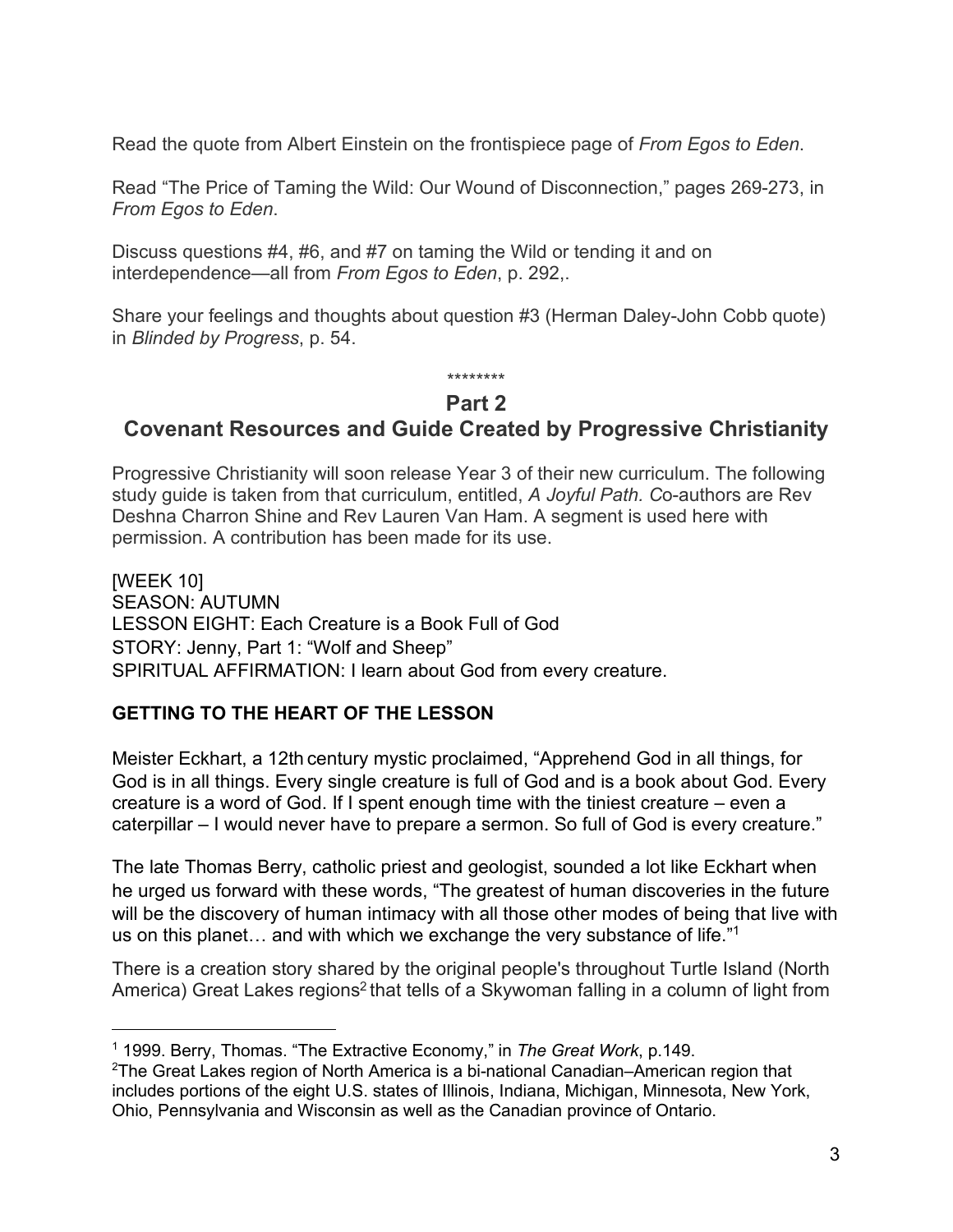a hole in the sky, darkness all around her as the animals of the Earth watched. The geese caught her in the fall and held her atop the ocean water. The animals held a council. A great turtle offered her his back upon which to rest. The animals understood she needed a land to live on, so a small muskrat dove deep into the ocean and returned with a fist of mud. Skywoman spread the mud over the turtle's back and danced her thanks to the animals. As Skywoman danced, the land grew and grew until the whole earth was made.

This is a beautiful creation story, showing the interconnectedness of creation. Even more important is what followed. Skywoman had brought gifts to offer as well. She brought seeds and fruits of all kinds of plants which she carefully tended until the Earth was covered with green and abundance. "It is said that the Creator gathered together the four sacred elements and breathed life into them to give form the Original Man, named Nanabozho, before setting him upon Turtle Island," a world already fully formed with plants and animals, winds and water. The world was in balance and all lived in harmony. The Creator gave Nanabozho the "Original Instructions" to walk in such a way "that each step is a greeting to Mother Earth," $^3$  and to follow the paths made by all those  $\,$ whose home this already was. He was told to learn the names of all the beings, to watch how they lived and to learn what gifts they carried, to learn from all the creatures how to find food, how to clean the food, how to build and make tools, how to sit quietly and ask permission to take, how to live in right relationship with the land and creatures and that he must protect life on earth.4

These quotes and stories provide the message of this week's lesson. Every creature (animate and inanimate) is full of God. We are full of God. How does the world feel different when we claim this to be true? How do our attitudes or actions change when we relate to all creatures as holy friends, reliable teachers, and, as Eckhart said, "books about God"? Every being has something to teach us.

# TEACHER REFLECTION/ACTIVITY

Some reading and a 10-20 min exercise (more if you have time and wish to take it) so you are able to experience the teachings offered through this week's lesson.

Psalm 8:6 in Hebrew Scriptures often uses the word "dominion" to describe the relationship God has given humans in our stewardship of Earth. We have been shortsighted when this text or others are interpreted to mean other creatures are "lesser than" human beings. All creatures possess value and potency. Mosquitoes, bacteria or poison oak possess a great deal of potency, regardless of size or appearance. Medicinal herbs and plants heal sicknesses and save lives. Psalm 8:6 has never meant our species has God's blessing to use our power over other forms of life. Instead, we

<sup>&</sup>lt;sup>3</sup>The traditional teachings can be found in The Mishomis Book, by Eddie Benton-Banais

<sup>4</sup> Adapted from stories in Braiding Sweetgrass, by Robin Wall Kimmerer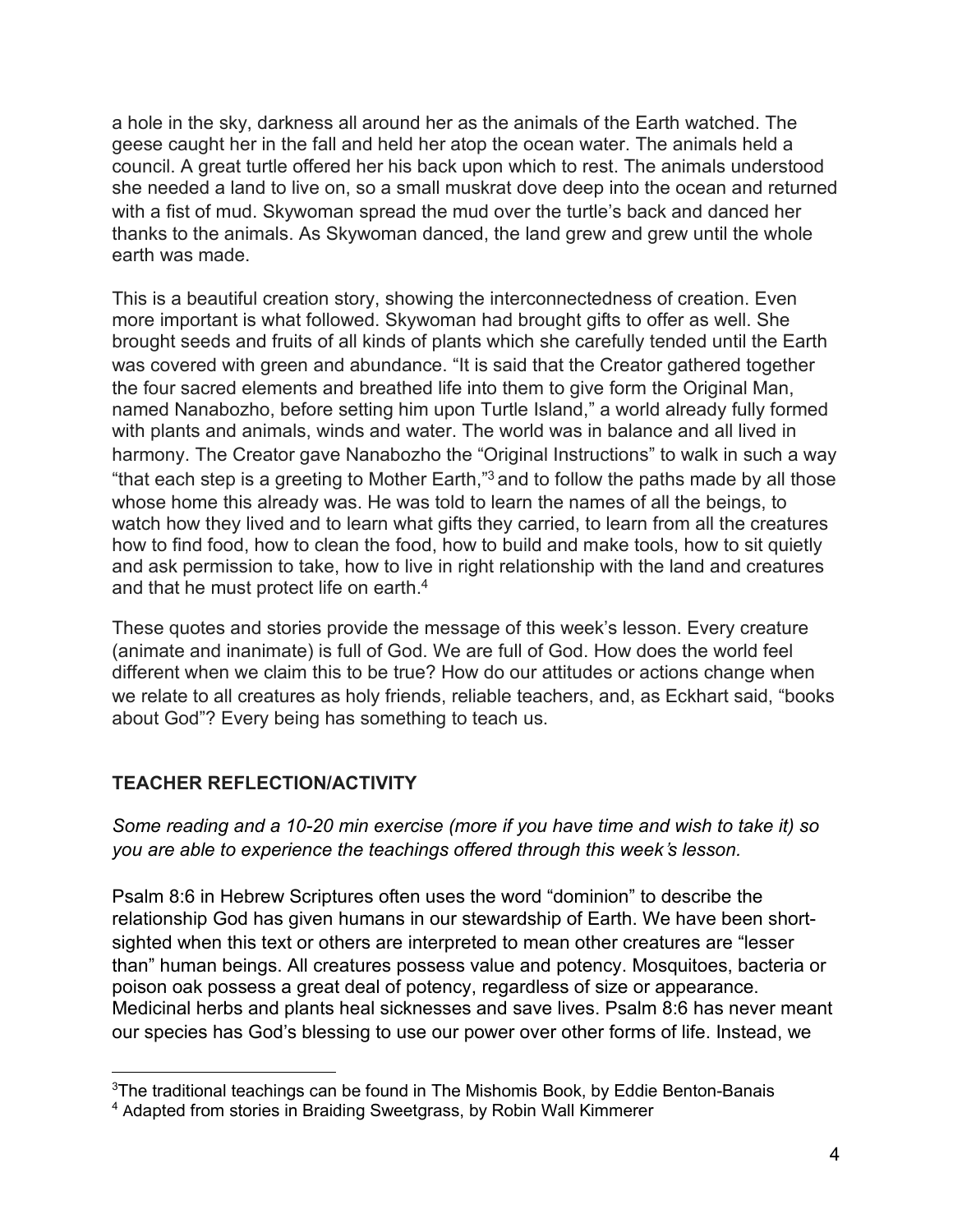are called to take full responsibility for the power we have been given, to use the privilege we hold as humans, to care for all Creation and to develop intimacy with all beings.

The importance of this lesson is to begin to relate to all beings - human and more-thanhuman, animate and inanimate – as our relatives and teachers. Whether this is a new practice for you, or a perspective you have held for some time, the following exercises will help you continue to expand and explore your intimacy with life in all forms:

**Option 1:** Recall a book or a movie where trees, animals, or mountains have been given personalities, power and can speak for themselves. What have you appreciated in these stories? What have these non-humans shown you about you or your role in creation? Journal about this if you wish.

**Option 2:** Spend time with your pets, relating to them on their level. Quiet some of your large, human energy to receive the wisdom only they can impart as canine, feline, etc. What wisdom do they offer you? Maybe they are teaching you about rest, adoration, mindfulness, and unconditional love.

How are you aware of the divinity present in each being? How does this awareness change the way you engage in daily activities? How can you invite greater intimacy with the life all around you? How do you relate to the water coming from your showerhead, the spider crawling across your ceiling, the bird chirping beyond the window, the piece of gravel caught in your sandal? The tomato you pick from the vine? As you develop awareness of all your relatives, do you see, feel or hear God around you in new ways?

Read through the lesson before your time with the children. Decide which Activity Exploration will work best for your class (There are usually two options; choose one). Just below the heading, "Children's Lesson and Story" you will find the preparations checklist for this lesson so you can collect any needed materials or make arrangements to support your selected activity.

## SACRED TEXT QUOTES

#### Sikhism. Guru Granth Sahib

There is but one all pervading Spirit, and it is called the truth. It exists in all creation, and it has no fear. It does not hate and it is timeless, universal and self-existent! You will come to know it through the grace of the Guru.

Christian Scriptures. Ephesians 4:6 (NRSV) There is one God and Father (Mother) of all, who is above all and through all and in all.

Sanatana Dharma (Hinduism). Upanishad 4.2-4 Thou art the fire Thou art sun Thou art the air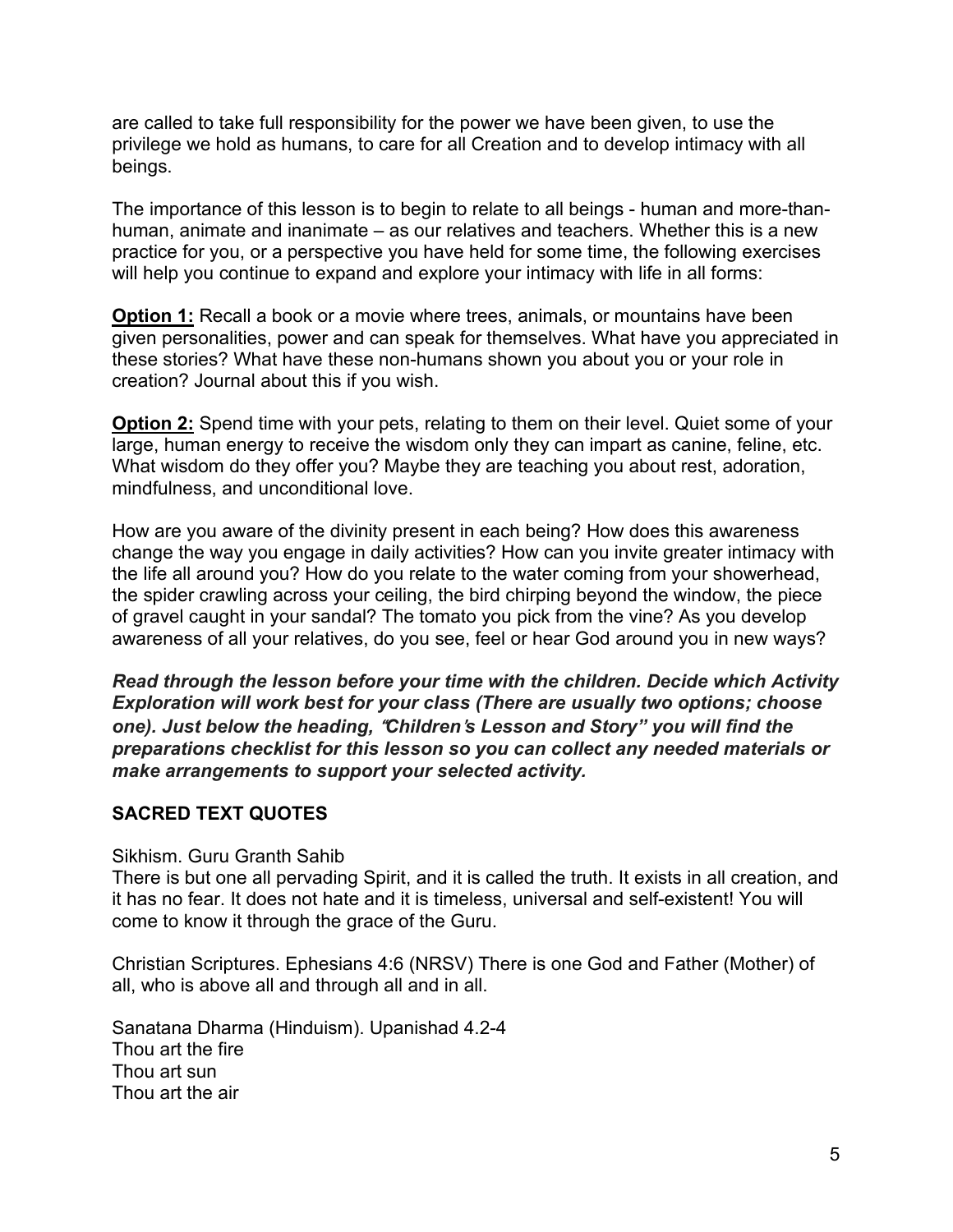Thou art the moon Thou art the starry firmament Thou art Brahman Supreme; Thou art the waters - Thou, the Creator of all! Thou art woman, thou art man, Thou art youth, thou art the maiden, Thou art the old man tottering with his staff; Thou facest everywhere. Thou art the dark butterfly, Thou art the green parrot with red eyes, Thou art the thunder cloud, the seasons, the seas. Without beginning art Thou, beyond time and space. Thou art He from whom sprang the three worlds.

#### WISDOM QUOTES

The chimpanzee study...taught us perhaps more than anything else to be a little humble; that we are, indeed, unique primates, we humans, but we're simply not as different from the rest of the animal kingdom as we used to think. ― Jane Goodall

The sun shines not on us, but in us. The rivers flow not past, but through us. Thrilling, tingling, vibrating every fiber and cell of the substance of our bodies, making them glide and sing. The trees wave and the flowers bloom in our bodies as well as our souls, and every bird song, wind song, and tremendous storm song of the rocks in the heart of the mountains is our song, our very own, and sings our love.<br>— John Muir

"This here," he said playing with it, "is a stone, and perhaps at a certain time it will be soil and will, from soil, become a plant or an animal or a human being. ...This stone is a stone, it is also an animal, it is also God, it is also the Buddha, I love and honor it not because it could become this or that someday, but because it is everything long since and always…"<br>— Herman Hesse, Siddhartha

# CHILDREN'S LESSON AND STORY

Preparation for teaching: Choose ONE of the Exploration Activities below. Then prepare for that activity, as needed, with the instructions here.

✓ (Activity One) Bring a basket with a few items from nature (or symbolizing nature). For example, an apple, a walnut, a stuffed bear or other animal, leaves or flowers, a rock, and several photos of trees, mountains, or of animals in their natural habitats.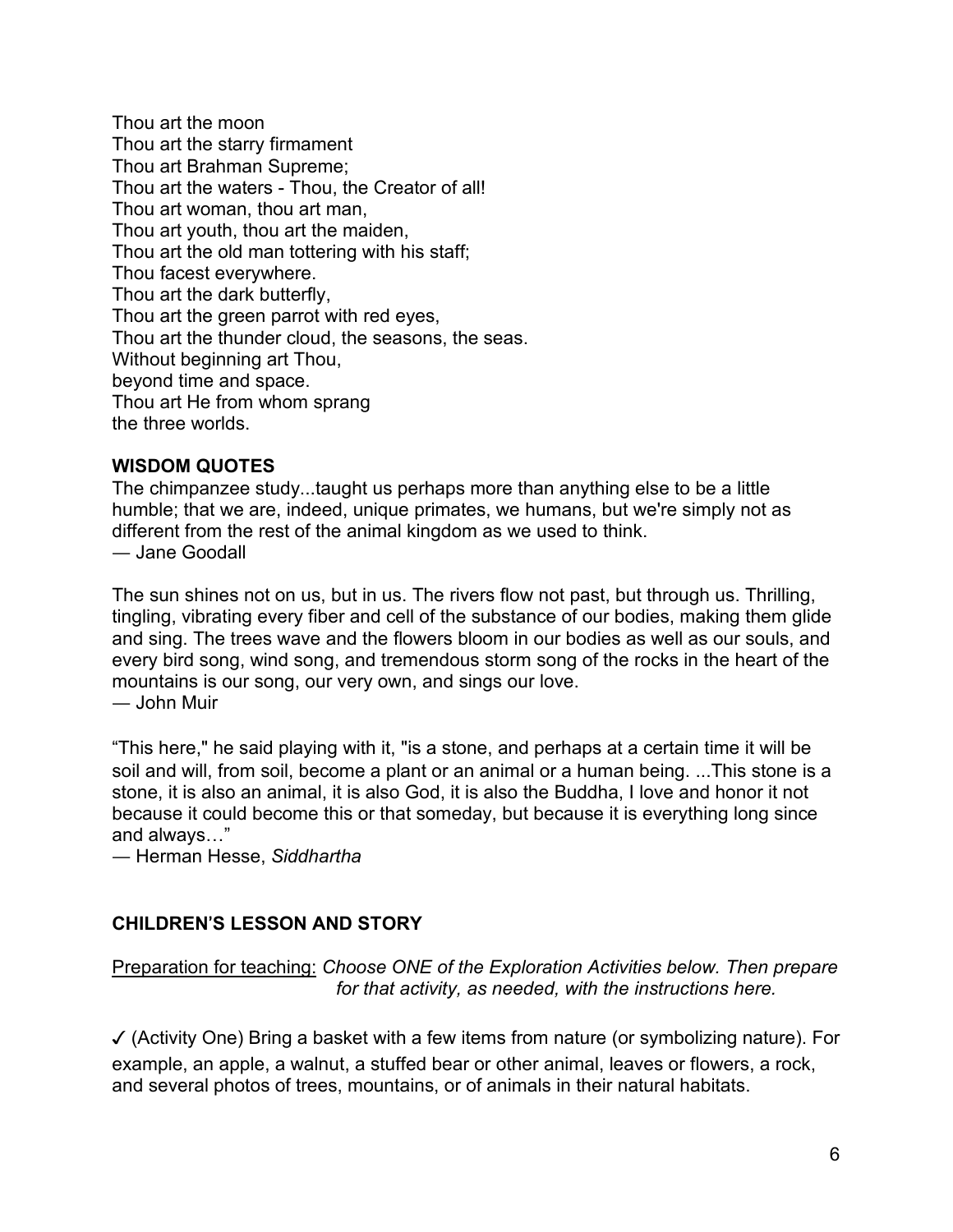- ✓(Activity Two) Help the children create their Joyful Path Journal or Folder if you have not already done this. This spiral-bound sketchbook or 9"x12" envelope will safely keep the artwork and/or written reflections the students create over the year. If sketchbooks are not possible, staple (or hole punch and use a brad or ribbon) 15-20 pieces of unlined paper to create booklets for each child. Bring markers, crayons, or stickers so children can decorate their Journal/booklet/folder.
- ✓Select one Sacred Text or Wisdom Quote from the collection above that, with some help from you, the children will understand. Write or print your selection on paper or a dry erase/chalkboard so the quote can be read during the session. [NOTE: Some of the Wisdom Quotes are intended for teachers and will be too difficult for the childrens ' comprehension.]
- ✓Prepare the Affirmation page for children to take home at the end of your time together. You can print out the full page Spiritual Affirmation art from the digital file or make copies from your handbook.

 °°°Music option: When children are entering, cleaning up or as a movement break. Chapter of the Forest, by Trevor Hall

https://open.spotify.com/track/3eDYjWD8Axyj50BPtxq2R7?si=64db202e7d6e42f9

# I. OPENING THE LESSON

## Gratitude Circle (standing if possible)

We encourage you to begin each week with some moments of mindfully noticing where you are geographically and ecologically located with respect and curiosity. A simple way to do this is to acknowledge and give thanks for those who were living on the land before it was settled or colonized, and then by inviting everyone present to share something for which they feel grateful.

Additional ways to honor your surroundings include: Do you know the name of the people who, long before you arrived, called this land home? Do you know the name of the watershed that brings fresh water to the faucets where you are right now? What season are we in? What is Earth doing now? What did you see today or this week that let you know what season we are in or what Earth seems busy doing? Then, proceed to this week's lesson…

## II. STORY

TEXTS and QUOTES: Before reading the story for the lesson, invite a volunteer to read the Sacred Text or Wisdom Quote you have selected. Ask the children for their ideas about what these words might mean. Then proceed to the story….

Jenny, Part 1: "Wolf and Sheep"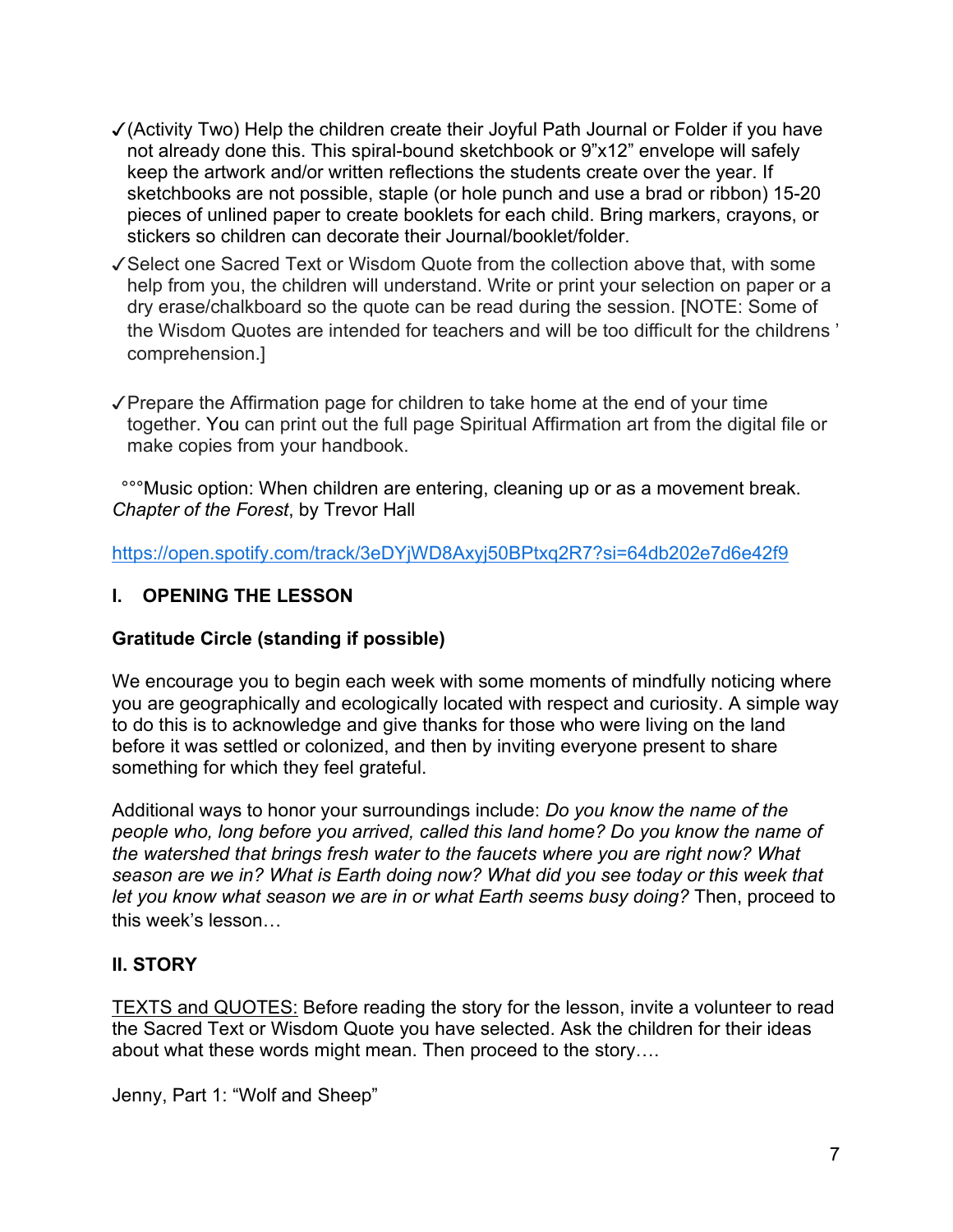Age 9 Ojibwe<sup>5</sup> Peoples Wisconsin, USA

[NOTE: The Ojibwe, also known as the Chippewa, are a group of Algonquian-speaking bands who amalgamated as a tribe in the 1600s in what is currently southern Canada and the northern Midwestern United States. In the United States, they have the fifthlargest population among Native American peoples, surpassed in number only by the Navajo, Cherokee, Choctaw and Sioux. In Canada, they are the second-largest First Nations population, surpassed only by the Cree. They are one of the most numerous Indigenous Peoples north of the Rio Grande. See links below for more education.]

My name is Jenny. I am 9 years old.

There is a creation story shared by my grandmother's ancestors, the Ojibwe peoples, who lived on the land of the Great Lakes regions and in CanadaThe story tells how our Earth and people came to be. Curled up on the rocking bench on the porch with my grandmother, she tells me about Skywoman and the Original Man. The sun has just set but there is still some pink, orange light lingering in the sky and through the tall maple and aspen trees that line our yard.

My grandmother's long grey-white hair is loose, out of her normal thick braid, and it falls over her chest in waves. Her voice is deep and thick, but sweet like maple syrup. I struggle to keep my eyes open because this is one of my favorite stories. The swinging of the bench and my grandmother's gentle, husky voice is comforting and familiar.

I can see the story in my mind so clearly as she speaks, it is like I was there too.

"Skywoman fell in a column of light from a hole in the sky, darkness all around her as the animals of the Earth watched. She fell like a maple seed, pirouetting on an autumn breeze. As she fell, she clutched a bundle tightly in her hand.

The geese caught her in the fall and held her atop the ocean water.

The animals held a council and a great turtle offered her his back on which to. The animals understood she needed a land to live upon, so a small muskrat dove deep into the ocean to the bottom and returned with a fist of mud.

 $^{\rm 5}$  In addition to A Joyful Path's cultural editor team, Jenny and her story were developed using research and information from the following sources:

http://www.mpm.edu/content/wirp/ICW-151.html

https://www.pbs.org/video/wpt-documentaries-wolves-in-wisconsin/

https://en.wikipedia.org/wiki/Norwegian\_Americans

https://en.wikipedia.org/wiki/Great\_Lakes\_region

https://project.geo.msu.edu/geogmich/ojibwe.html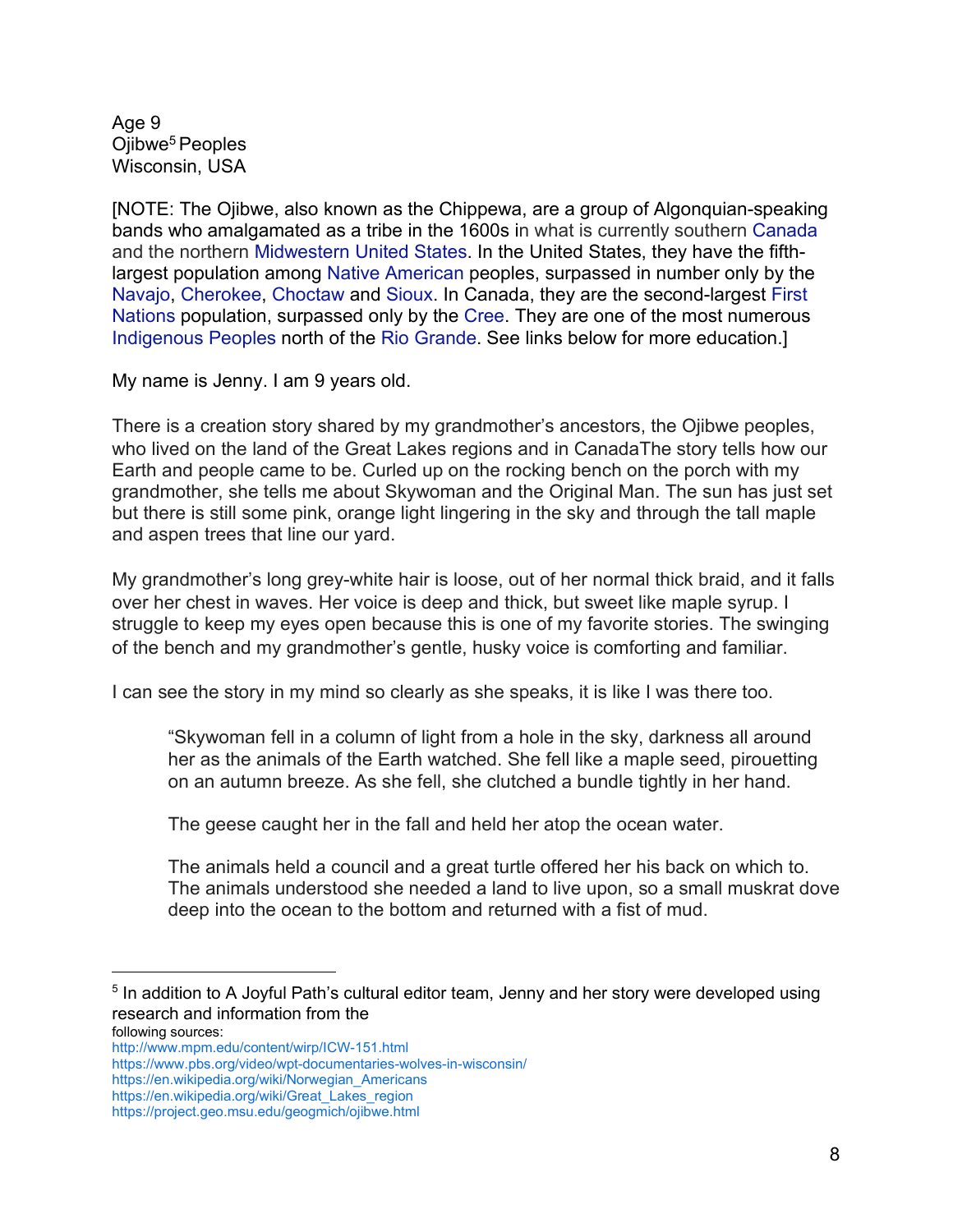Skywoman spread the mud over the turtle's back and danced her thanks to the animals. As she danced, the land grew and grew until the whole earth was made, from a mixture of her gratitude and the animals 'gifts. The land formed what is now called Turtle Island.

Skywoman had brought gifts to offer as well. She brought seeds and fruits of all kinds of plants. She carefully tended the seeds and fruits until Earth was covered with green and abundance.

It is said the Creator gathered together the four sacred elements and breathed life into them to give form to the Original Man, named Nanabozho. The Creator then set Nanabozho upon Turtle Island.

Turtle Island was a world already fully formed with plants and animals, winds and water when the first man was created.

The world was in balance and all lived in harmony.

To maintain this balance, the Creator gave Nanabozho the 'Original Instructions ' to walk in such a way 'that each step is a greeting to Mother Earth, 'and to follow the paths made by all those whose home this already was -- the animals and plants.

He was told to learn the names of all the beings, to watch how they lived and to learn what gifts they carried, to learn from all the creatures how to find food, how to clean the food, how to build and make tools, how to sit quietly and ask permission to take, how to live in right relationship with the land and creatures and that he must protect life on earth."

The Ojibwe creation story of Skywoman and the one of the first man, Nanabozho, and many others, have been passed down my family line for generations. They are mportant reminders of how to live in right relationship with everything that inhabits Earth.

The geese teach us how to be generous. The muskrat teaches us how to provide and the turtle teaches us how to offer our natural gifts back to creation. Skywoman teaches us how to be a co-creator and how to give back to the land so that all might thrive.

Skywoman reminds us to ask, "What will I give in return?"

Our creation stories remind us all creatures are interconnected and needed. We have so much to learn from watching our animal cousins.

The sheep on our farm teach me there is safety in numbers, to go with the flow, and to make a lot of noise. They teach us that each creature comes bearing gifts. The wool from our sheep keeps us warm and provides us with a resource that we sell to help pay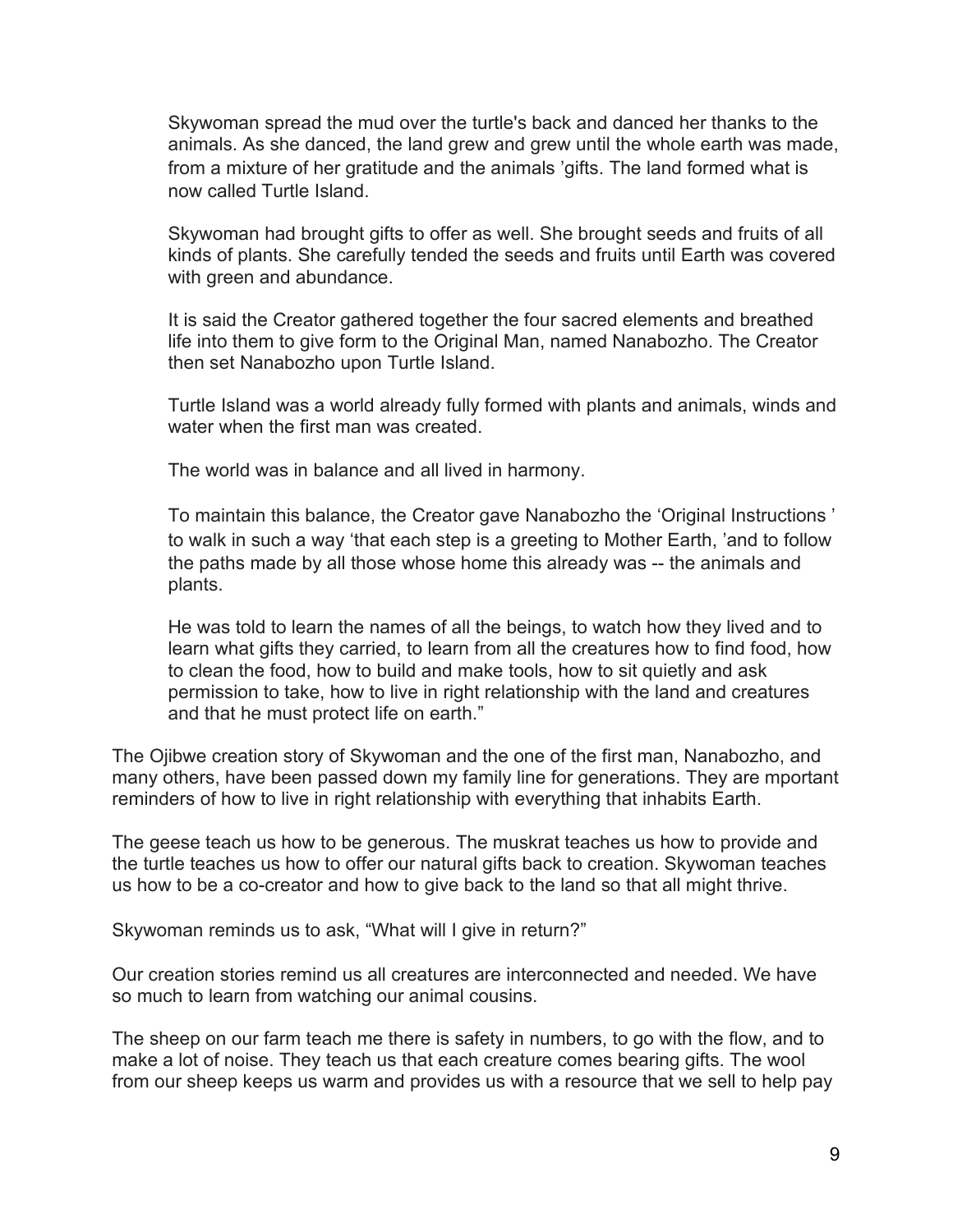for our farm. Caring for our sheep and living in gratitude for the gifts we receive from them brings us joy and nourishment.

Once I saw a Wolf in the woods around our farm. At first, I was terrified! The Wolf was much taller than I was expecting! Wolves have extremely long legs. They can run fast for miles and they hunt as a team. They are shy, mysterious and cunning hunters with sharp teeth and strong muscles. For a while the wolves were all hunted out of Wisconsin but then laws were created to keep people from hunting too many of them. Wolves began to return to Wisconsin. They literally walked in from Minnesota.

That is a long way to walk…and somehow they knew it would be safe for them to return. And now there are over 700! The return of Brother Wolf to our lands is a gift to everyone. With the wolves here, the ecosystem stays in balance. The wolves keep the herds moving so the grazers like deer and elk do not eat all the baby trees and shrubs. Without wolves and other predators, the health of the rivers are affected and rivers can even collapse. Without water, the plants and animals struggle to survive.

Wolves teach me to stay alert, to work in a team, and to love fiercely. They teach me there is a natural balance to the world, between predator and prey, fierceness and gentleness, strength and vulnerability.

Sometimes I go running on the land as long, as fast and as hard as my legs will let me and I pretend to be a Wolf. When I get tired, I howl my best wolf howl in the direction of the Moon.

I feel my great, great, great Grandmother smiling at me from the stars.

After Grandmother finishes her story, we go inside where a warm fire is glowing in our fireplace. I cuddle up with my baby brother, in a pile, like baby wolves do. We lay on a rug made from sheep skin.

I pull him close to me and whisper stories of Skywoman and Nanabozho.

I pass along the wisdom to him as I imagine old sheep pass along their lessons to the new lambs.

"Stay in the herd." they tell their lambs, "Watch your elders. Run when we run. Cuddle up when you are cold. Walk as you eat grass…"

I watch the fire and feel its warmth and notice how it brings light to our living room. The tree gives their life, so that we may live. From the trees, we learn about patience, strength, and exchange. They give so much - clean air, shelter, fire, food.

In the woods beyond our house, I know the animals are living in harmony with each other, a balance that allows all creatures and the land to thrive. We humans have a lot to learn about that.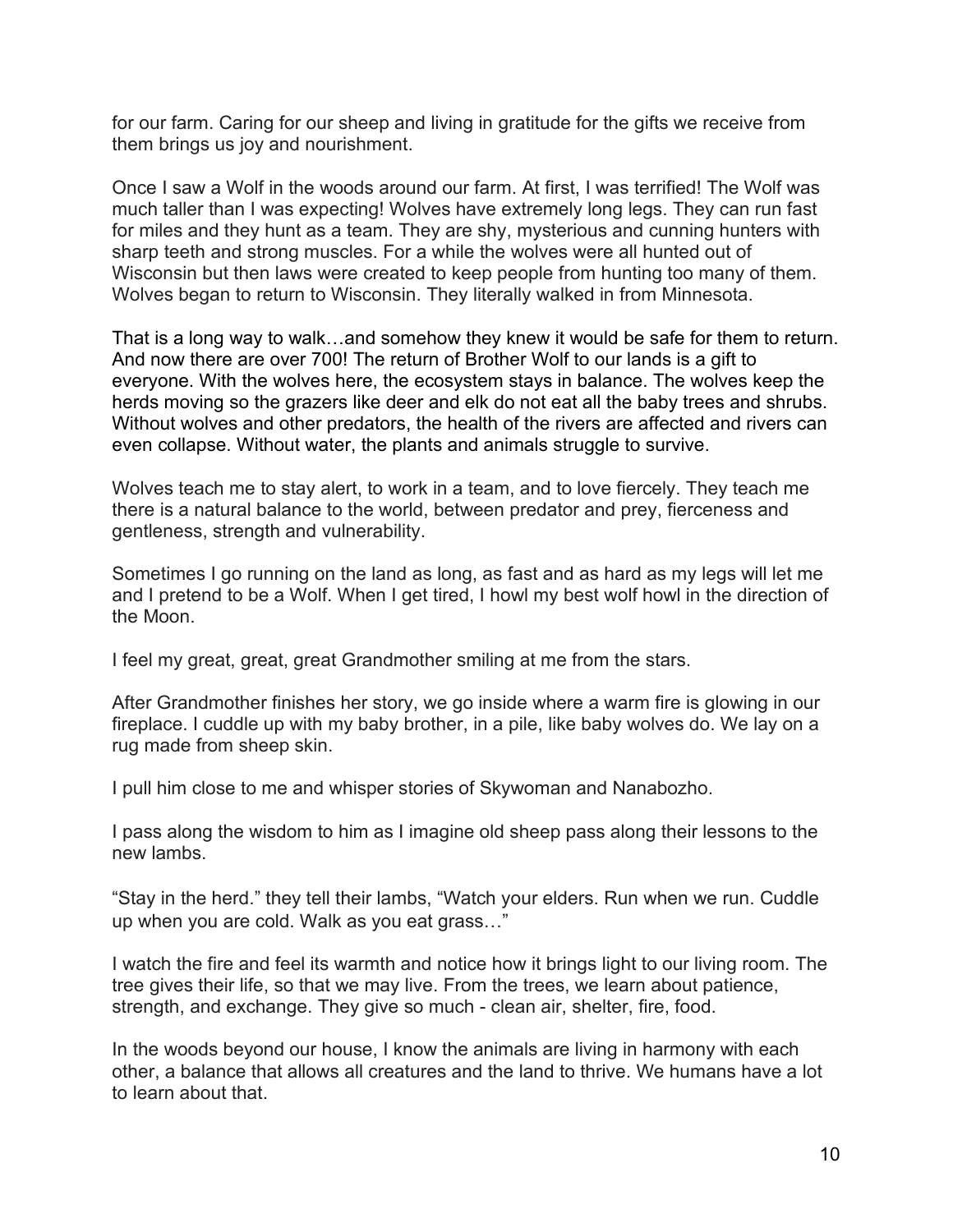Our dog, Grace, nuzzles up to us pushing us aside with her long legs for her spot in front of the fire. I think, "Grace teaches us about loyalty, protection, playfulness and rest."

I wrap my arms protectively around my baby brother and drift off to sleep with images of Skywoman floating down from the stars and all the animals waiting to welcome her and care for her.

# III. DISCUSSION QUESTIONS (Select a few)

1. What did Jenny learn from her study of the wolves? Have you ever seen a wolf? Would you want to?

2. Do you know where wool comes from? Have you ever seen a sheep have its hair cut? It's called "shearing" the sheep.

3. What is your favorite animal? What do you learn from that animal?

4. Do you see God or Spirit in animals? How? Which ones?

5. Do you see God or Spirit in flowers, plants? What about rocks or mountains? 6. What gifts did Skywoman bring to offer the animals as Turtle Island was being created?

7. How do plants or animals show us how to live in the world?

8. Now that we've heard the story for this lesson, let's return to the Sacred Text and/or Wisdom Quote we heard a few minutes ago. Why are these words important? What do you think we should remember?

# IV. ACTIVITY/EXPLORATION 1

## Looking for God in All Things

Sitting together, invite the children to share about a being – a pet, or person - they really love. Is God in that being? (Yes) How is God visible in this being? (i.e., They are kind, patient, beautiful, loving, etc). Every one of us is a book about God. By listening well and being curious, we learn to see God in one another and the world around us.

Next, bring out the basket filled with different representatives from creation. Are these books about God? Do these things tell a story about God? Select a piece of the food from the basket. This food has life in it and that life is a bit of God -- beauty, color, health, sweetness. How is this \_\_\_\_\_(rock, shell, blade of grass, etc) a book about God? What might we learn from this \_\_\_\_?

OR,

If you are able to take the group outside, stand together silently for a few minutes. Then ask, What do you see first? (I see Ben, or I see my shoe.) Yes, that's true, now look even more closely. Is there something looking at you A tree? A leaf? A butterfly? (There's a ladybug! That squirrel in the tree!) What do you hear? (I hear a bird or I hear a car.) What is it saying to you? Listen carefully. What might God be saying through that